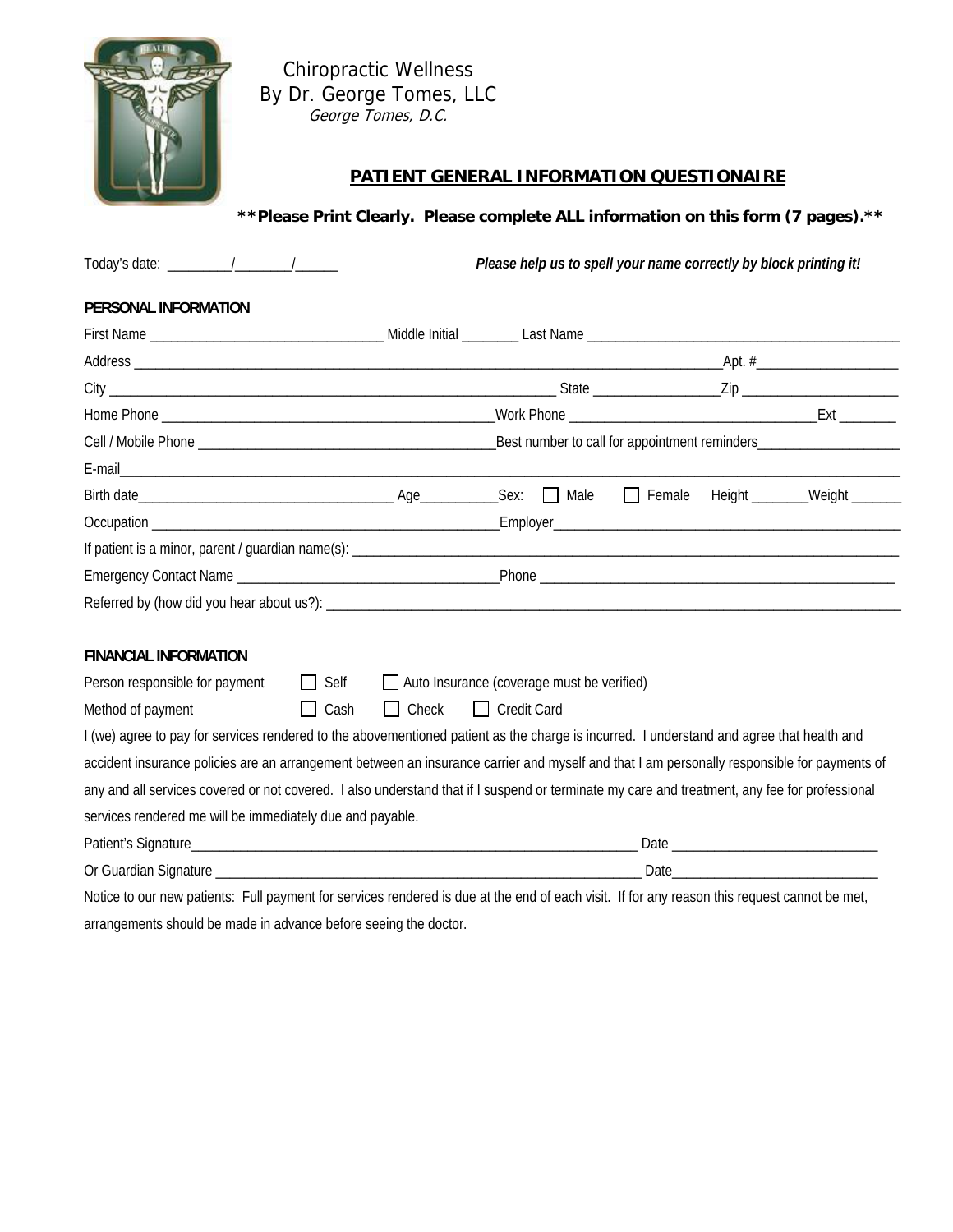| Name:                                                                         | Date: |              |  |
|-------------------------------------------------------------------------------|-------|--------------|--|
| CHIEF COMPLAINT/REASON FOR VISIT                                              |       |              |  |
|                                                                               |       |              |  |
| Are you currently involved in a lawsuit or pending litigation over an injury? | Yes   | No l<br>Date |  |

| Please check all conditions that in your past medical history involving injuries, surgeries, or medical treatment |  |
|-------------------------------------------------------------------------------------------------------------------|--|

| i icase check an conditions that in your past mearch mistory involving injuries, surgeries, or mearch treatment. |  |                                                                        |  |  |
|------------------------------------------------------------------------------------------------------------------|--|------------------------------------------------------------------------|--|--|
| <b>Condition</b>                                                                                                 |  | Have you had any auto or other accidents? Yes<br>No<br>Describe below. |  |  |
| Ankle pain                                                                                                       |  |                                                                        |  |  |
| Arm pain                                                                                                         |  |                                                                        |  |  |
| Back pain                                                                                                        |  |                                                                        |  |  |
| Foot pain                                                                                                        |  |                                                                        |  |  |
| Hand pain                                                                                                        |  |                                                                        |  |  |
| Hip pain                                                                                                         |  |                                                                        |  |  |
| Joint stiffness                                                                                                  |  |                                                                        |  |  |
| Leg pain                                                                                                         |  |                                                                        |  |  |
| Elbow pain                                                                                                       |  |                                                                        |  |  |

#### **Please check all conditions that apply to you or your family's past medical history.**

| <b>Condition</b>         | You | Family | <b>Condition</b>          | You | Family |
|--------------------------|-----|--------|---------------------------|-----|--------|
| Arthritis                |     |        | Asthma                    |     |        |
| <b>Broken bones</b>      |     |        | Cancer                    |     |        |
| Chest pain               |     |        | Depression                |     |        |
| <b>Diabetes</b>          |     |        | <b>Dizziness</b>          |     |        |
| Epilepsy                 |     |        | Eye/vision problems       |     |        |
| Fainting                 |     |        | Fatigue                   |     |        |
| Genetic spinal condition |     |        | Headaches                 |     |        |
| Hearing problems         |     |        | Hepatitis                 |     |        |
| High blood pressure      |     |        | <b>Multiple Sclerosis</b> |     |        |
| Neurological problems    |     |        | Pace maker                |     |        |
| Parkinsons               |     |        | Polio                     |     |        |
| Prostate                 |     |        | Significant weight change |     |        |
| Stroke/heart attack      |     |        |                           |     |        |

## **DRUGS, MEDICATIONS, SUPPLEMENTS**

**Current medications/drugs being taken, including "over the counter" medications: (use a separate sheet if needed:)**

| <b>DRUG NAME</b> | <b>Taken for what</b><br>symptom or<br>condition | Taken how often? | Approx. starte date<br>(or years ago) | Are you<br>experiencing any<br>side effects? |
|------------------|--------------------------------------------------|------------------|---------------------------------------|----------------------------------------------|
|                  |                                                  |                  |                                       |                                              |
|                  |                                                  |                  |                                       |                                              |
|                  |                                                  |                  |                                       |                                              |
|                  |                                                  |                  |                                       |                                              |
|                  |                                                  |                  |                                       |                                              |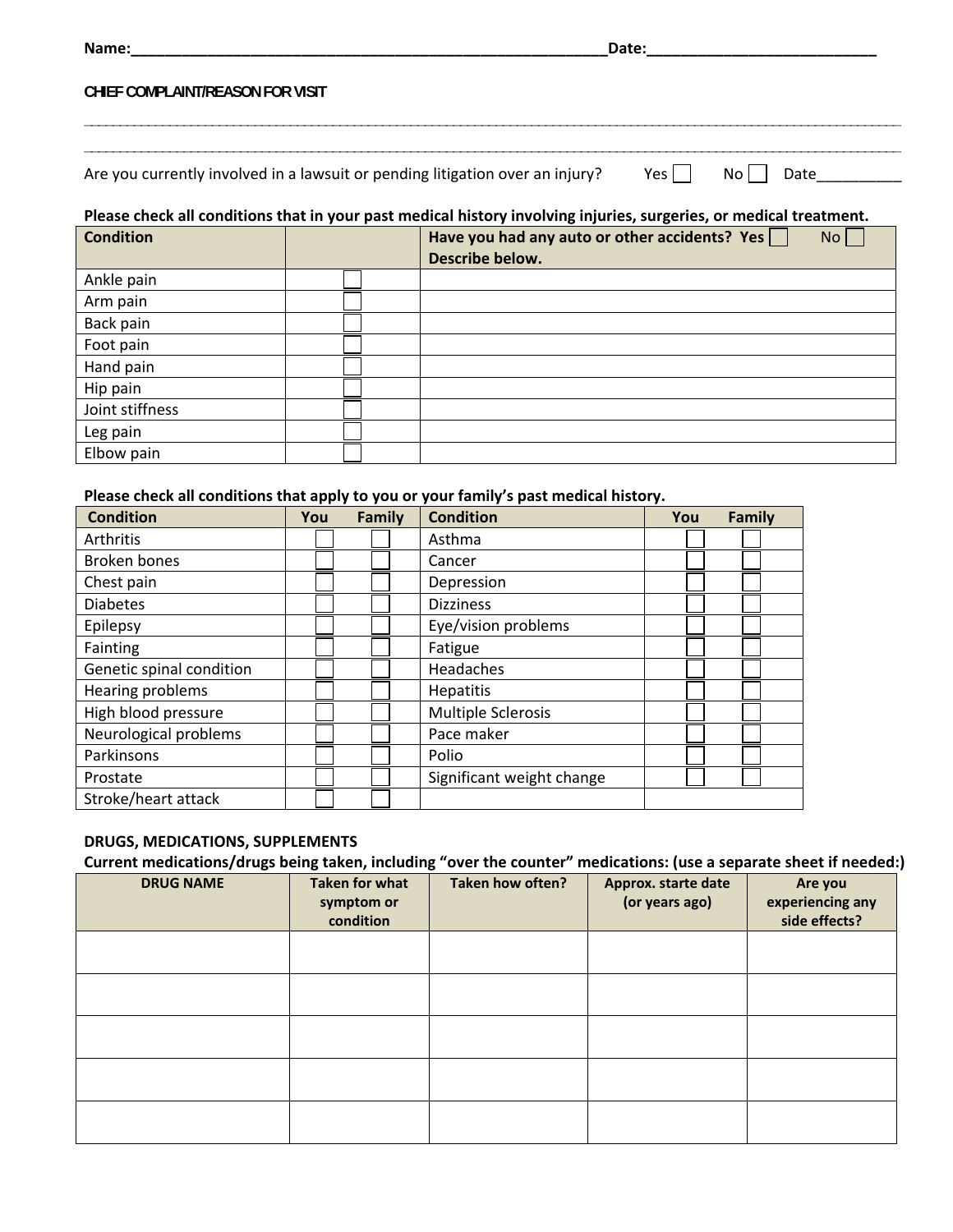# **Please list any dietary supplements that you take regularly:**

| <b>Allergy</b><br><b>Allergy</b><br>Animals<br>Aspirin<br>Dairy<br><b>Bees</b><br><b>Dust</b><br><b>Drugs</b><br>Foods<br>Eggs<br>Latex<br>Molds<br>Rubber<br>Rag weed/pollen<br>Shell fish<br>Seasonal allergies<br>Soaps<br>X-ray dye<br>Other<br>Name, address and phone number of medical doctor:<br>Date of last visit and why?<br>DIET AND LIFESTYLE: (LEAVE NOTHING BLANK)<br>Caffeine<br>N <sub>o</sub><br>in the past<br>Yes<br>Alcohol:<br><b>No</b><br>in the past<br>Yes<br><b>No</b><br>In the past<br>Cigarettes/tobacco use:<br><b>Yes</b><br>How long?<br>Times per day<br>If yes,<br>Recreational drugs:<br>Yes<br><b>No</b><br>In the past<br>If yes, what kinds and how often?<br><b>SOCIAL HISTORY:</b><br>Widowed<br>Single<br>Married<br>Divorced<br><b>Domestic Partner</b><br>Are you<br>Number of Children:<br>Number of Children Living in Household:<br>Please check your educational level:<br>High school/GED<br>Some college<br>College graduate<br>Trade school<br>Graduate degree<br><b>Revised 2/14/10</b> | List any allergies or foods/substances you are sensitive to: |  |
|---------------------------------------------------------------------------------------------------------------------------------------------------------------------------------------------------------------------------------------------------------------------------------------------------------------------------------------------------------------------------------------------------------------------------------------------------------------------------------------------------------------------------------------------------------------------------------------------------------------------------------------------------------------------------------------------------------------------------------------------------------------------------------------------------------------------------------------------------------------------------------------------------------------------------------------------------------------------------------------------------------------------------------------------|--------------------------------------------------------------|--|
|                                                                                                                                                                                                                                                                                                                                                                                                                                                                                                                                                                                                                                                                                                                                                                                                                                                                                                                                                                                                                                             |                                                              |  |
|                                                                                                                                                                                                                                                                                                                                                                                                                                                                                                                                                                                                                                                                                                                                                                                                                                                                                                                                                                                                                                             |                                                              |  |
|                                                                                                                                                                                                                                                                                                                                                                                                                                                                                                                                                                                                                                                                                                                                                                                                                                                                                                                                                                                                                                             |                                                              |  |
|                                                                                                                                                                                                                                                                                                                                                                                                                                                                                                                                                                                                                                                                                                                                                                                                                                                                                                                                                                                                                                             |                                                              |  |
|                                                                                                                                                                                                                                                                                                                                                                                                                                                                                                                                                                                                                                                                                                                                                                                                                                                                                                                                                                                                                                             |                                                              |  |
|                                                                                                                                                                                                                                                                                                                                                                                                                                                                                                                                                                                                                                                                                                                                                                                                                                                                                                                                                                                                                                             |                                                              |  |
|                                                                                                                                                                                                                                                                                                                                                                                                                                                                                                                                                                                                                                                                                                                                                                                                                                                                                                                                                                                                                                             |                                                              |  |
|                                                                                                                                                                                                                                                                                                                                                                                                                                                                                                                                                                                                                                                                                                                                                                                                                                                                                                                                                                                                                                             |                                                              |  |
|                                                                                                                                                                                                                                                                                                                                                                                                                                                                                                                                                                                                                                                                                                                                                                                                                                                                                                                                                                                                                                             |                                                              |  |
|                                                                                                                                                                                                                                                                                                                                                                                                                                                                                                                                                                                                                                                                                                                                                                                                                                                                                                                                                                                                                                             |                                                              |  |
|                                                                                                                                                                                                                                                                                                                                                                                                                                                                                                                                                                                                                                                                                                                                                                                                                                                                                                                                                                                                                                             |                                                              |  |
|                                                                                                                                                                                                                                                                                                                                                                                                                                                                                                                                                                                                                                                                                                                                                                                                                                                                                                                                                                                                                                             |                                                              |  |
|                                                                                                                                                                                                                                                                                                                                                                                                                                                                                                                                                                                                                                                                                                                                                                                                                                                                                                                                                                                                                                             |                                                              |  |
|                                                                                                                                                                                                                                                                                                                                                                                                                                                                                                                                                                                                                                                                                                                                                                                                                                                                                                                                                                                                                                             |                                                              |  |
|                                                                                                                                                                                                                                                                                                                                                                                                                                                                                                                                                                                                                                                                                                                                                                                                                                                                                                                                                                                                                                             |                                                              |  |
|                                                                                                                                                                                                                                                                                                                                                                                                                                                                                                                                                                                                                                                                                                                                                                                                                                                                                                                                                                                                                                             |                                                              |  |
|                                                                                                                                                                                                                                                                                                                                                                                                                                                                                                                                                                                                                                                                                                                                                                                                                                                                                                                                                                                                                                             |                                                              |  |
|                                                                                                                                                                                                                                                                                                                                                                                                                                                                                                                                                                                                                                                                                                                                                                                                                                                                                                                                                                                                                                             |                                                              |  |
|                                                                                                                                                                                                                                                                                                                                                                                                                                                                                                                                                                                                                                                                                                                                                                                                                                                                                                                                                                                                                                             |                                                              |  |
|                                                                                                                                                                                                                                                                                                                                                                                                                                                                                                                                                                                                                                                                                                                                                                                                                                                                                                                                                                                                                                             |                                                              |  |
|                                                                                                                                                                                                                                                                                                                                                                                                                                                                                                                                                                                                                                                                                                                                                                                                                                                                                                                                                                                                                                             |                                                              |  |
|                                                                                                                                                                                                                                                                                                                                                                                                                                                                                                                                                                                                                                                                                                                                                                                                                                                                                                                                                                                                                                             |                                                              |  |
|                                                                                                                                                                                                                                                                                                                                                                                                                                                                                                                                                                                                                                                                                                                                                                                                                                                                                                                                                                                                                                             |                                                              |  |
|                                                                                                                                                                                                                                                                                                                                                                                                                                                                                                                                                                                                                                                                                                                                                                                                                                                                                                                                                                                                                                             |                                                              |  |
|                                                                                                                                                                                                                                                                                                                                                                                                                                                                                                                                                                                                                                                                                                                                                                                                                                                                                                                                                                                                                                             |                                                              |  |
|                                                                                                                                                                                                                                                                                                                                                                                                                                                                                                                                                                                                                                                                                                                                                                                                                                                                                                                                                                                                                                             |                                                              |  |
|                                                                                                                                                                                                                                                                                                                                                                                                                                                                                                                                                                                                                                                                                                                                                                                                                                                                                                                                                                                                                                             |                                                              |  |
|                                                                                                                                                                                                                                                                                                                                                                                                                                                                                                                                                                                                                                                                                                                                                                                                                                                                                                                                                                                                                                             |                                                              |  |

**\_\_\_\_\_\_\_\_\_\_\_\_\_\_\_\_\_\_\_\_\_\_\_\_\_\_\_\_\_\_\_\_\_\_\_\_\_\_\_\_\_\_\_\_\_\_\_\_\_\_\_\_\_\_\_\_\_\_\_\_\_\_\_\_\_\_\_\_\_\_\_\_\_\_\_\_\_\_\_\_\_\_\_\_\_\_**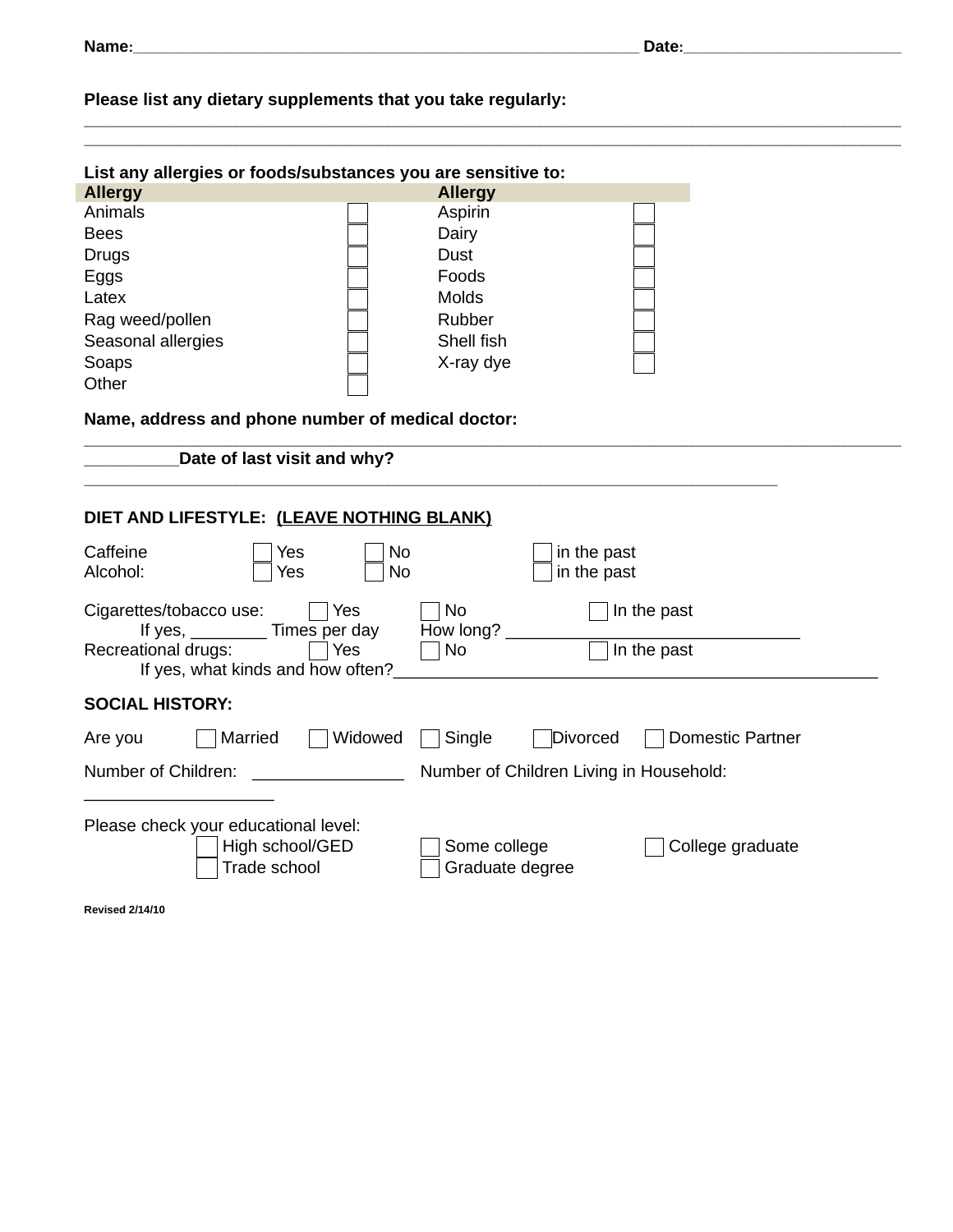THIS NOTICE IS PRESENTED IN COMPLIANCE WITH FEDERAL HIPAA REQUIREMENTS FOR HEALTH CARE PROVIDERS & DESCRIBES HOW MEDICAL INFORMATION ABOUT YOU MAY BE USED AND DISCLOSED AND HOW YOU CAN GET ACCESS TO THAT INFORMATION.

We Will Keep Your Medical Information Confidential. We will act to keep your health related information private except that you allow us to release pertinent information to:

1. Your insurance company or other 3rd party payer, so they can pay your bill.

2. Your other doctors, for information you want them to have from us.

3. Your attorney, or anyone else you request and authorize us to release it to.

4. Our business partners. Examples: Outside billing companies, outside marketing companies that might produce and mail our newsletters, etc. If we use any such company, they too will maintain the same level of privacy we maintain.

5. Your legal representative(s), should you for any reason become unable to speak and or act for yourself in making health care related decisions.

6. Your providers of emergency treatment as consistent with our awareness of your needs and the doctors best judgment. Example: You are in the emergency room and they need medical information about you from us.

7. Your family, friends or others that may answer your phone, read your mail, or otherwise communicate with us as part of our exchanging information with one another that is necessary to your care and relationship with this office. Examples: We can call your home and leave a message for you on your answering machine or with any person that answers. We can send you a fax or e-mail that might be read by any other person with access to your fax or e-mail. We can leave a message for you at work on any recording device or with any person limited to our name, phone number, and the level of necessity / urgency that you contact us.

APPOINTMENT REMINDER, BIRTHDAY CARDS & NEWSLETTERS The Practice may contact you to provide appointment reminders, information on treatment alternatives or other health related information, offers, benefits and services that may be of interest to you. The following communications are used by the practice:

1. Postcards mailed to you at the address provided by you.

2. Telephoning your home and leaving a message on your answering machine or with the individual answering the phone.

3. We will remember you on your birthday with a customary card.

4. Newsletters, with health information we believe to be valuable to you, will be sent periodically.

5. Ordinary practice related information may be communicated to you by any physical or electronic method that may be available and deemed reasonable and appropriate by the compliance officer.

PRIVACY OFFICER – GEORGE TOMES, DC

Dr. Tomes is responsible for all privacy issues and can be contacted by phone or mail at our office. Dr. Tomes will maintain HIPAA privacy compliance and may change the terms of this privacy policy without notice to best preserve the privacy of your information. You are entitled to a copy of this policy and any future changes that may affect your information.

AGREEMENT AND SIGNATURE AS OF \_\_\_\_\_\_/\_\_\_\_\_\_/\_\_\_\_\_\_ By signing below I acknowledge that I understand and agree to the above and have indicated any restrictions I wish to apply to my records on the reverse side of this page.

Patients Name:

Signature of Patient:

Parent or Guardians Name: \_\_\_\_\_\_\_\_\_\_\_\_\_\_\_\_\_\_\_\_\_

Signature of Parent or Guardian: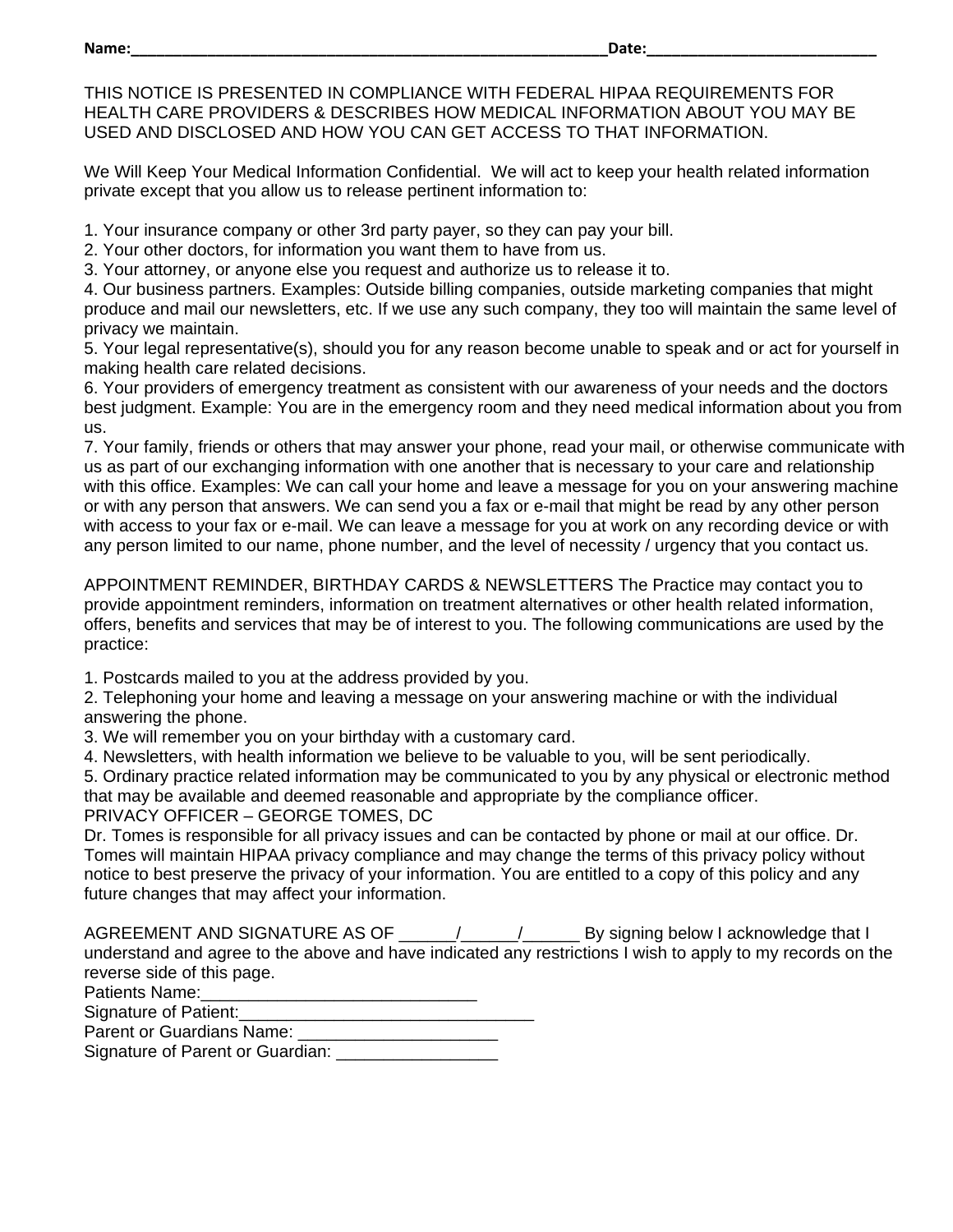# Informed Consent for Chiropractic Care

When a patient seeks chiropractic health care and we accept a patient for such care, it is essential for both to be working for the same objective. It is important that each patient understand both the objective and the method that will be used to attain it. This will prevent any confusion or disappointment. You have the right, as a patient, to be informed about the condition of your health and the recommended care and treatment to be provided so that you may make the decision whether or not to undergo chiropractic care after being advised of the known benefits, risks and alternatives.

Chiropractic is a science and art which concerns itself with the relationship between structure (primarily the spine) and function (primarily the nervous system) as that relationship may effect the restoration and preservation of health. Health is a state of optimal physical, mental and social well-being, not merely the absence of disease or infirmity.

One disturbance to the nervous system is called a vertebral subluxation. This occurs when one or more of the 24 vertebrae in the spinal column become misaligned and/or do not move properly. This causes alteration of nerve function and interference to the nervous system. This may result in pain and dysfunction or may be entirely asymptomatic.

Subluxations are corrected and/or reduced by an adjustment. An adjustment is the specific application of forces to correct and/or reduce vertebral subluxation. Our chiropractic method of correction is by specific adjustments of the spine. Adjustments are usually done by hand but may be performed by handheld instruments. In addition, ancillary procedures such as physiotherapy and/or rehabilitative procedures may be included.

If during the course of care we encounter non-chiropractic or unusual findings, we will advise you of those findings and recommend that you seek the services of another health care provider.

All questions regarding the doctor's objective pertaining to my care in this office have been answered to my complete satisfaction. The benefits, risks and alternatives of chiropractic care have been explained to me to my satisfaction. I have read and fully understand the above statements and therefore accept chiropractic care on this basis.

Print Name Signature Signature Date

\_\_\_\_\_\_\_\_\_\_\_\_\_\_\_\_\_\_\_\_\_\_\_\_\_\_\_\_\_\_ \_\_\_\_\_\_\_\_\_\_\_\_\_\_\_\_\_\_\_\_\_\_\_\_\_\_\_\_\_\_\_\_\_\_ \_\_\_\_\_\_\_\_\_\_\_\_\_\_\_

### **Consent to evaluate and adjust a minor child:**

I, \_\_\_\_\_\_\_\_\_\_\_\_\_\_\_\_\_\_\_\_\_\_\_\_\_ being the parent or legal guardian of \_\_\_\_\_\_\_\_\_\_\_\_\_\_\_\_\_\_\_\_\_\_\_\_\_\_\_\_\_\_ have read and fully understand the above Informed Consent and hereby grant permission for my child to receive chiropractic care.

### **Pregnancy Release:**

This is to certify that to the best of my knowledge I am not pregnant and the above doctor and his/her associates have my permission to perform an x-ray evaluation. I have been advised that x-ray can be hazardous to an unborn child.

\_\_\_\_\_\_\_\_\_\_\_\_\_\_\_\_\_\_\_\_\_\_\_\_\_\_\_\_\_\_\_\_\_\_\_\_\_\_\_\_\_\_\_\_\_\_\_\_\_\_\_\_\_\_\_\_\_\_\_\_\_\_ \_\_\_\_\_\_\_\_\_\_\_\_\_\_\_\_\_\_\_\_\_\_

Date of last menstrual cycle: